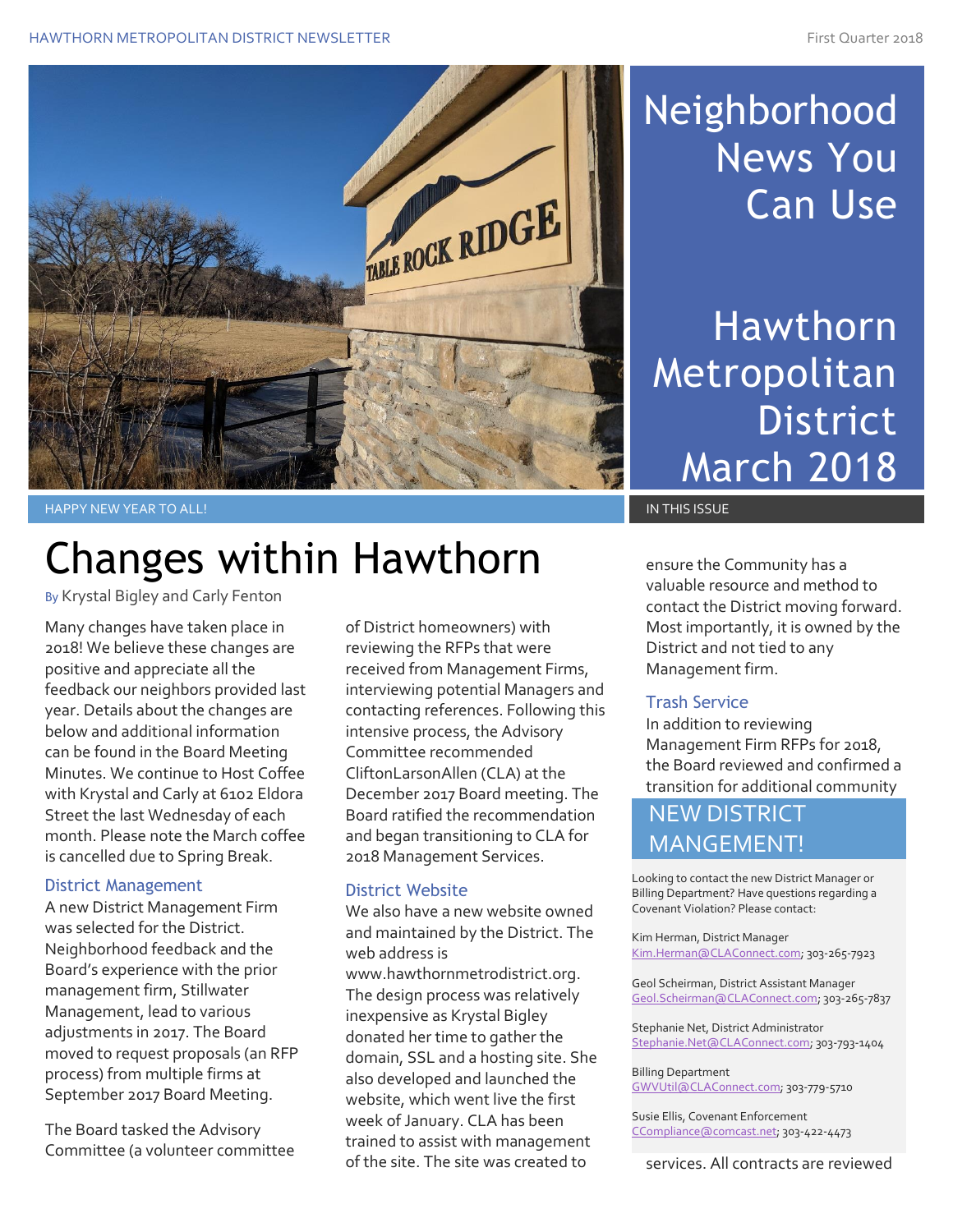### Changes within Hawthorn (continued…)

and renewed or terminated annually. The contract with Waste Management (trash and recycling) was renewed. The calendar for pick up services can be found on the District's website under the News and Notices page. The Board requests homeowners use a bungie cord or tie to ensure cans stay closed during high winds. Waste Management does not mind removing these and will do their best to ensure these stay attached to each bin.

#### Landscaping and Snow Removal

Snow removal, landscaping and pet waste removal are now being handled by MetCo Landscaping Services. During winter months shoveling of common sidewalks is handled by MetCo after 4 inches accumulates. Please remember to shovel sidewalks in front of your home along your property line. If you have any concerns, please contact CLA.

### Jefferson County

In February, Jefferson County accepted the streets (curb,

gutter, paving and sidewalks) along with drainage facilities in the District. Moving forward Jefferson County will be responsible for the maintenance of these improvements, including street snow removal.

### District Fees

District Fees have increased to \$480 per year. By increasing the fee, the Board believes the District will be better prepared moving forward. Please remember dues are paid quarterly and payments should be remitted to CLA (mailing information on page 4). Additional details regarding District Fees can be found on page 3.

We understand this is a lot of information. As always, if there are any questions, please contact District Management. Homeowners are also encouraged to attend District Board meetings (March 5<sup>th</sup>, June  $4^{th}$ , September 10<sup>th</sup> and December 3rd) at 17685 W 83rd Drive in Arvada. Meetings are held at 2pm. Please come tell us how we can better serve you!

### DISTRICT SERVICES SPOTLIGHT: LOCAL PAR OFFICERS

The Board has been working with the local PAR Officers for the District, Deputy Brad Herman and Deputy Aaron Kilbon are the primary contacts for the area. It has been requested that residents keep their vehicles and homes locked when not in use as well as ensuring to keep porch lights on at night.

Both Officers are very helpful and have asked that residents contact the nonemergency number (303-271-0211) with any questions or concerns.



## DOG WASTE PICKUP

Dog waste in communities is a common issue. It is requested that all homeowners take responsibility for their pets and be sure to pick up after them as necessary within the common areas. All residents share the common spaces and it is requested that waste be addressed at the time of the occurrence. If you find yourself without a bag, please know there are dog waste stations at various locations throughout the Community. Please utilize a bag! That is

what they are for. Recently gone to a dog station and found it out of bags? Please let the District Manager know and they will make sure bags are restocked and available for anyone in need. We thank you for your attention in this matter as we all want to live in a dog waste free community.

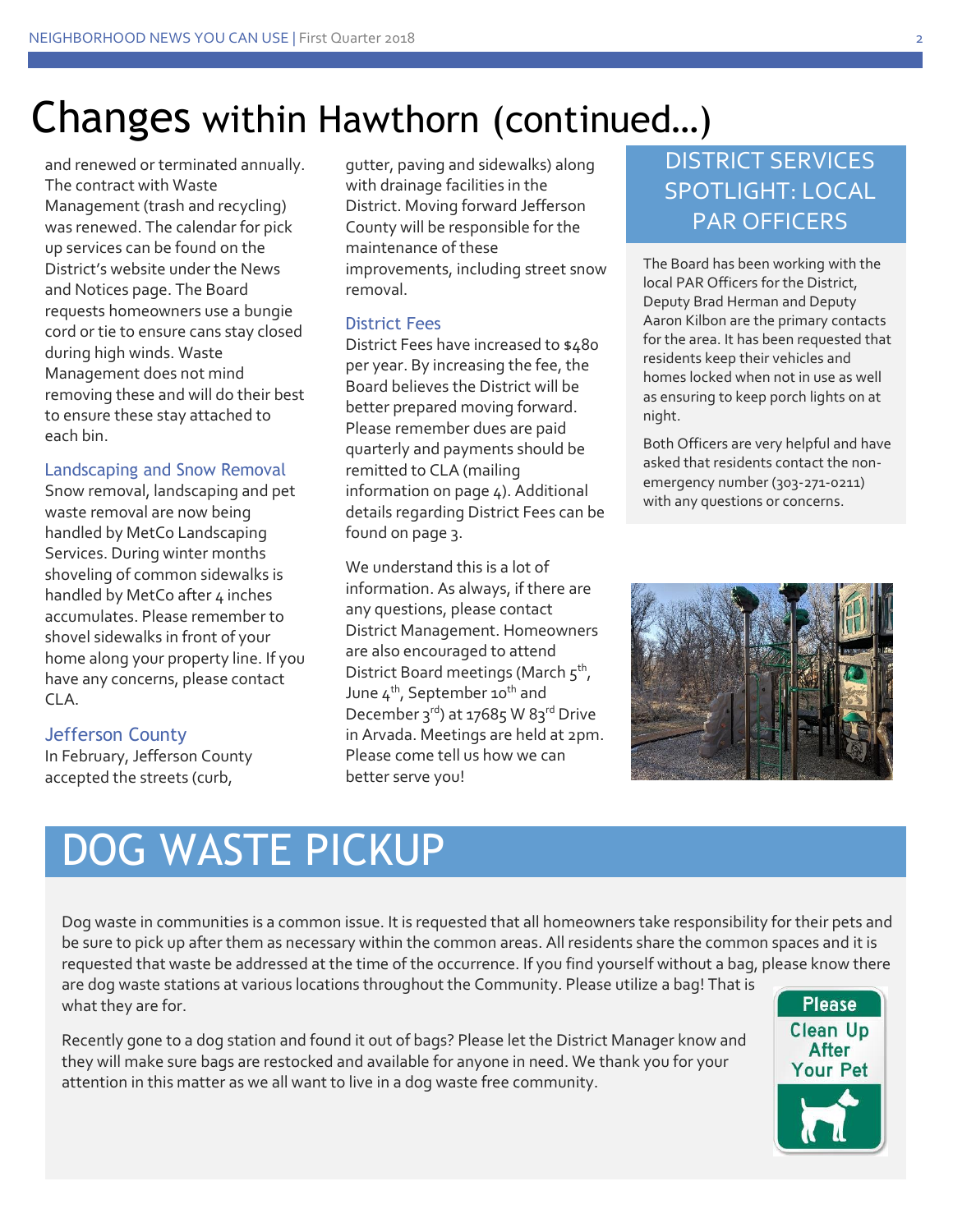### New District Website!

Are you looking for District documents? Upcoming Meeting Dates? Community happenings? The Hawthorn Metropolitan District has a new website!

All of your questions can be answered at [www.hawthornmetrodistrict.org.](http://www.hawthornmetrodistrict.org/) If you are looking for something and don't find it, please contact management.

# Update on District 2018 Fees

The Hawthorn Metropolitan District Fees for 2018 have increased and are now \$480 per home per year. There are many factors that have led to the increase, including the following two major items:

The first being, for the 2015 and 2016 tax years, Lennar successfully petitioned the County to reduce their property tax burden to the District by approximately \$70,000. With property taxes being the main funding mechanism for the District, the successful petitions left the District with a Budget shortfall.

Secondly, the underdrain issue from the fall of 2017 led to many unexpected, and unbudgeted, legal and special meeting expenses.

While the District was lucky enough to have a year-end Developer contribution of \$15,000 in order to allow trash service to continue without interruption, the Community is still in tight financial

constraints. The Budget and Fee Resolution can be found on the District website on the Documents tab.

Due to the transition in management, the Board is aware there was a delay in the first quarter billing. With the delay, there will be no late fees charged for the first quarter. Please contact the CLA Billing Department with any questions.

# Join us at the Quarterly District Board Meetings and Other Events!

District Board meetings are held on the first Monday of March, June, September (this is Labor Day, the meeting will be held on September 10<sup>th</sup>) and December. Meetings are held at 2:00pm at the Leyden Rock Metropolitan District Clubhouse  $(17685$  West  $83<sup>rd</sup>$  Drive, Arvada). The Board looks forward to seeing you there!

The Social Committee will be hosting the Annual Easter Egg Hunt on Saturday March 31st. More details to follow, check the mailboxes for additional information.

Before each Board meeting, Krystal and Carly invite you to join them for coffee at 6102 Eldora Street the last Wednesday of each month, except March due to Spring Break. They will be available to answer any questions and discuss District happenings.